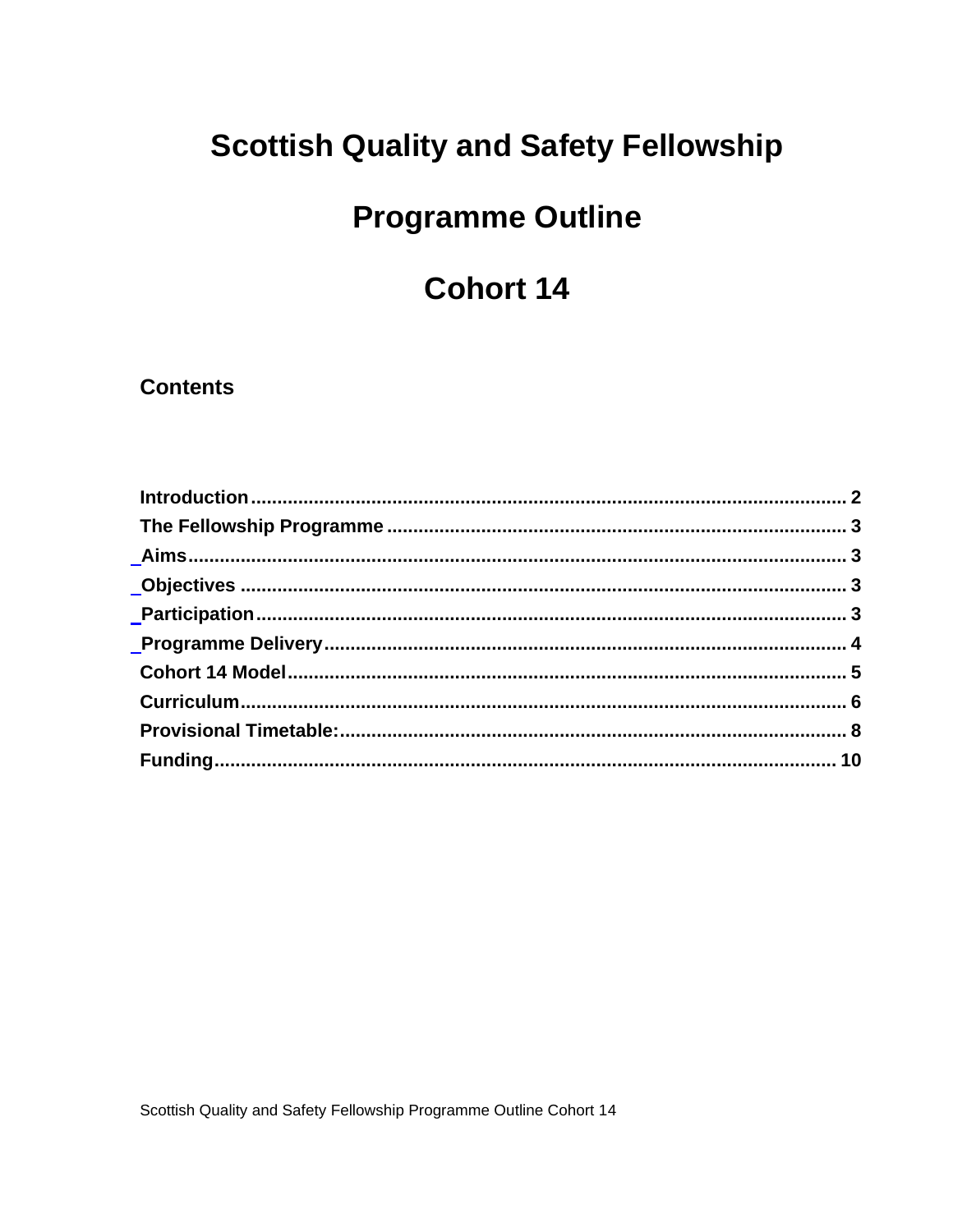### <span id="page-1-0"></span>**1. Introduction**

The Scottish Quality and Safety Fellowship was initially developed to support the delivery of the Scottish Patient Safety Programme (SPSP) by developing clinical leaders with the advanced knowledge, technical ability and essential leadership skills to deliver improved health and healthcare for the people of Scotland.

Over the intervening 13 years, Fellows have broadened their contribution to Quality and Safety Improvement activities reflecting the wider national ambitions described in Scotland's 2020 Vision.

The Scottish Quality and Safety Fellowship Programme is managed by NHS Education for Scotland (NES), working in partnership with Healthcare Improvement Scotland and NHSScotland.

Cohort 14 of the Scottish Quality & Safety Fellowship will be building on the successful 13 years, during which over 320 Fellows have taken part in a tailored programme to enhance their individual capacity for leadership in improvement.

All Fellows require the explicit, strong support of their sponsoring organisation. Organisations must support the leadership of a significant improvement project lead by the Fellow, codevelop the Fellow as an improvement champion with the Fellowship coaching team and enable full participation in all aspects of the programme and in applying their skills in their workplace. It is expected that following completion of the programme Fellows will continue to devote a significant part of their work to improving the quality and safety of care.

The Fellowship promotes active collaboration with other organisations or agencies sharing similar aims within Scotland, the UK and internationally.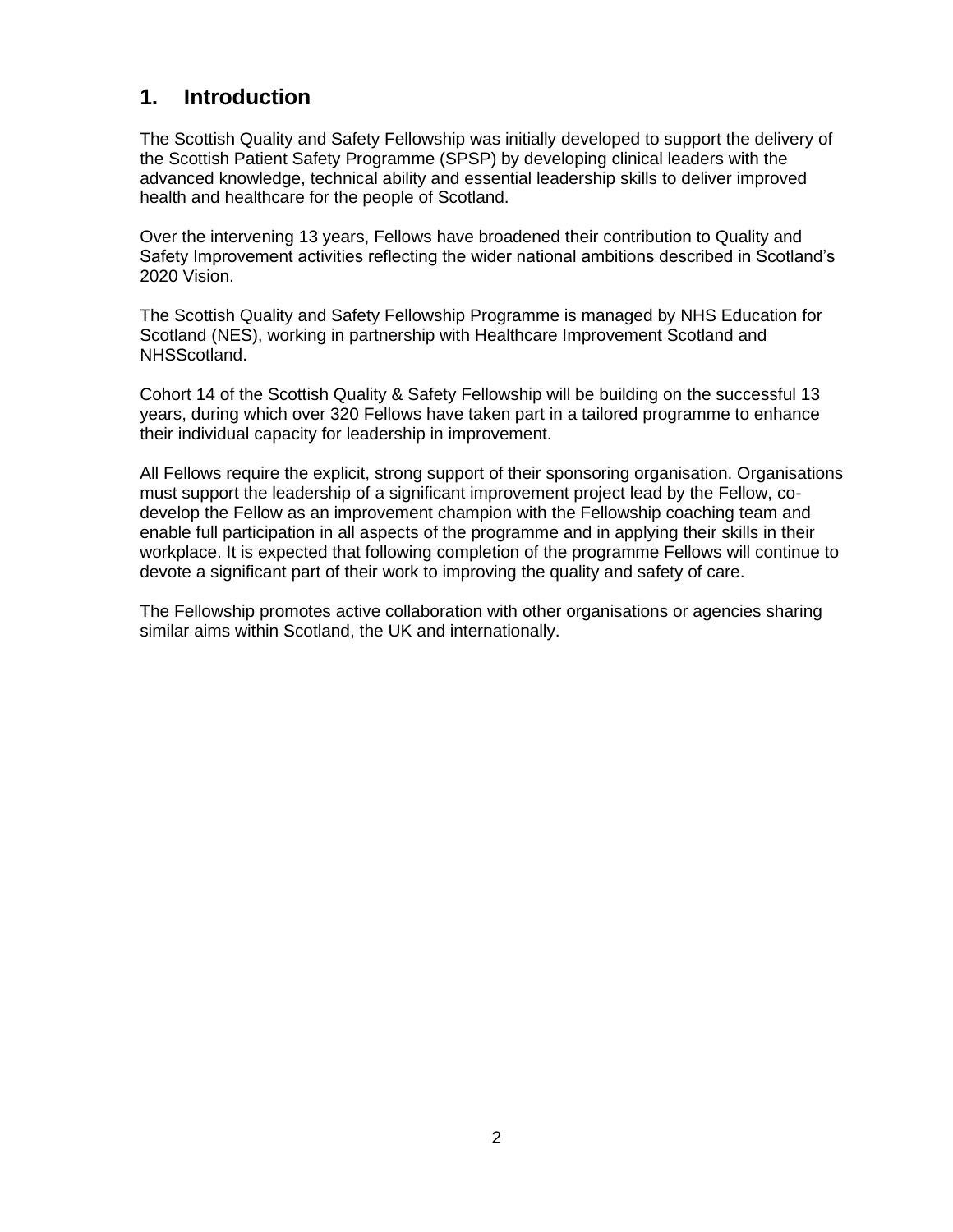### <span id="page-2-0"></span>**2. The Fellowship Programme**

#### <span id="page-2-1"></span>**Aims**

The Scottish Quality and Safety Fellowship aims to develop and strengthen clinical leadership and improvement capability in NHSScotland.

#### <span id="page-2-2"></span>**Objectives**

To develop clinical leaders capable of improving the Quality and Safety of health and healthcare for the people of Scotland.

To enhance knowledge of the science and methods for improvement amongst clinicians who have enthusiasm, experience and skills to:

- support the development of safety programmes
- spread improvements both within their organisation and nationally.
- establish a learning support network for transformational leadership for Quality Improvement.
- complement wider improvement capacity building programmes within NHSScotland while supporting NHSScotland workforce development.
- strengthen cooperation and collaboration with important overseas healthcare providers in Europe and beyond.

#### <span id="page-2-3"></span>**Participation**

The Fellowship is open to healthcare staff who currently undertake clinical practice and have a direct influence on improving the delivery of safe patient care, as well as staff in clinical professions (e.g. medical, nursing, pharmacy, AHP, healthcare scientists, ambulance) who do not currently deliver hands-on care but do have a role in improving patient care or safety.

Individuals participating in this programme will need the full support of their employing organisation and explicit sponsorship from their Line Manager and Chief Executive.

Participants should be able to demonstrate an interest in service improvement and should already be actively involved with patient safety in their workplace. A full Person Specification is available as part of the Application Pack for the Fellowship.

Please note that there is the expectation that Fellows will be involved in supporting the Healthcare Quality Strategy at local and national level after completing the Fellowship programme. This may include mentoring, technical advice, teaching and other quality improvement activities. We expect sponsoring organisations to release (Scottish) Fellows for up to 10 days per year to support national level work to support out National Quality Strategy for five years following completion of the Fellowship Programme.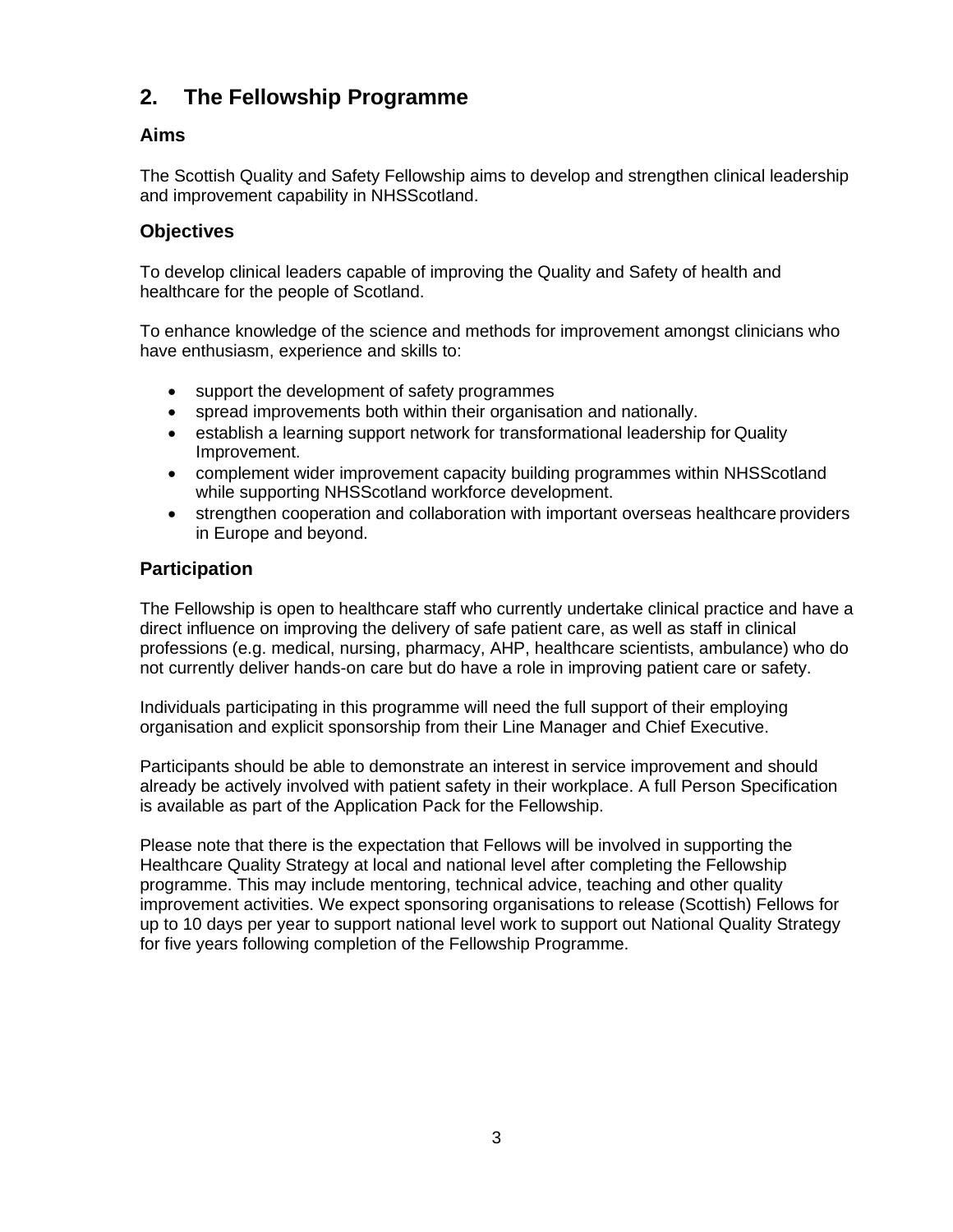#### <span id="page-3-0"></span>**Programme Delivery**

The Fellowship is built and delivered using principles of adult and action learning and delivered using a blended learning style.

The programme is delivered over a period of approximately 10 months, commencing in October 2022.

All Fellows are required to undertake their own improvement project as part of the programme.

The delivery of the programme will be a combination of:

- Self-directed distance learning supported by teleconference and web-based communication, for example Microsoft Teams & the Moodle learning platform
- Mentoring delivered by previous Fellows, or others working in patient safety or quality improvement roles locally
- Formal education delivered through a series of 3-day residential courses
- A variety of workshops, networking events and project surgeries
- Additional educational and networking opportunities

Fellows will be expected to present a report of their learning and achievements to their sponsoring organisations. They may also be asked to submit reports of their work for presentation at national and international conferences and peer-reviewed publications.

Please see pages 6-8 for the SQSF Cohort 14 Delivery Model, Curriculum and Driver Diagram.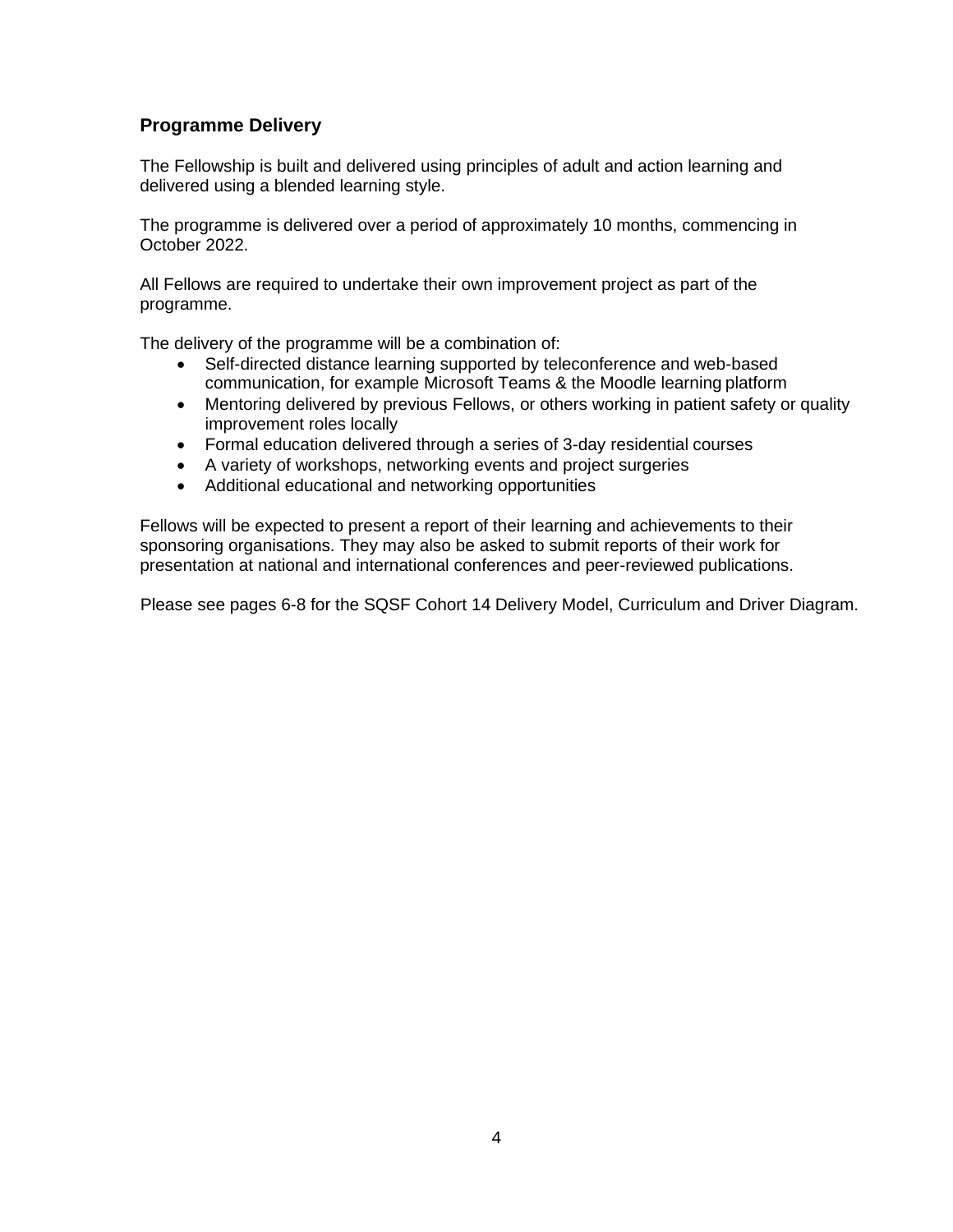#### <span id="page-4-0"></span>**Cohort 14 Model**

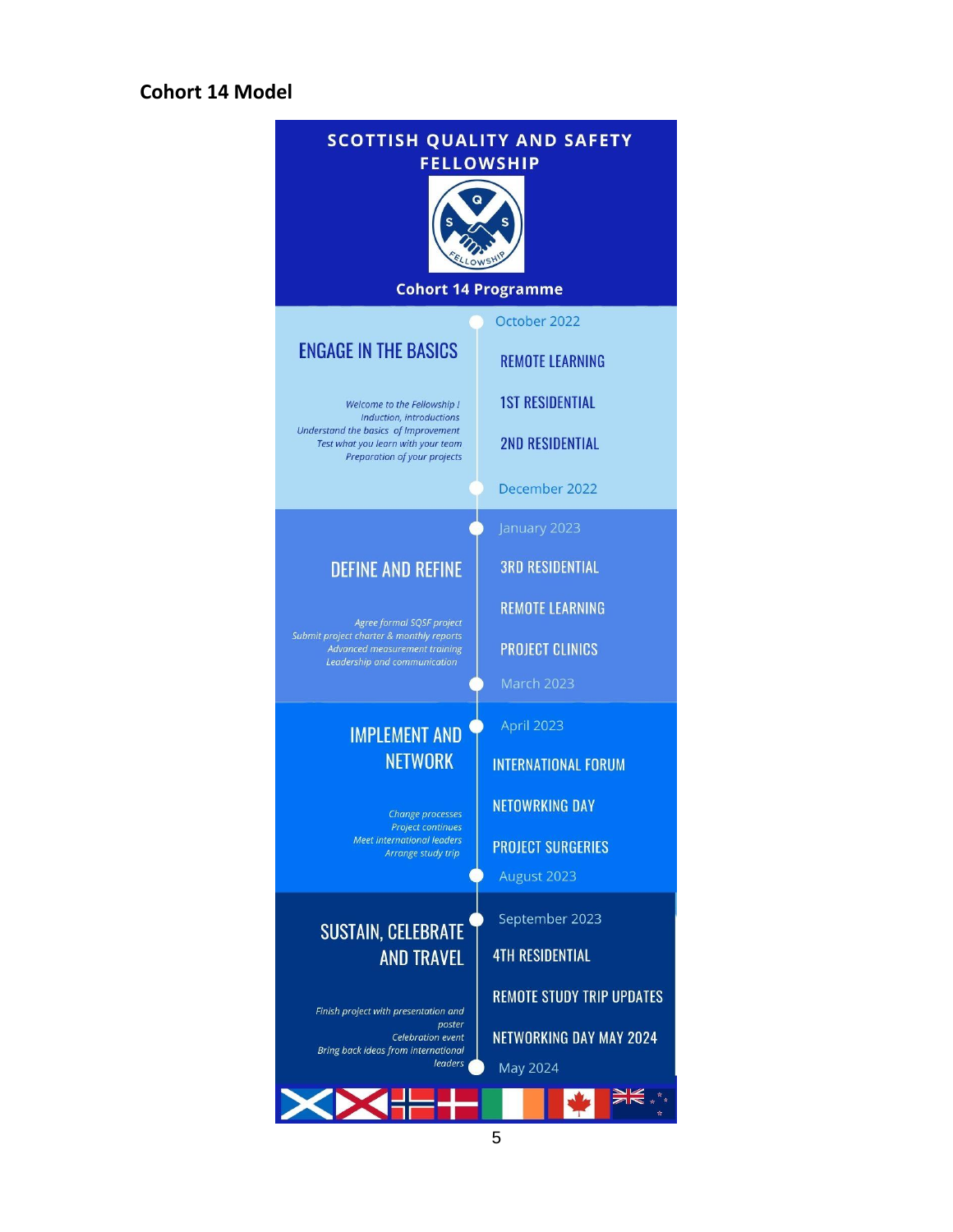#### <span id="page-5-0"></span>**Curriculum**

## **Scottish Quality & Safety Fellowship (SQSF) Programme Content**

## **Systems Thinking**

- Toolkits to examine a system
- Appreciate how improvements have to be designed with the whole system in mind
- Consider best value healthcare in addition to quality improvement
- Consider Human Factors in system design and function
- Understand some system wide approaches to healthcare delivery
- Introduce complexity science

### **Improvement Science**

- Understand the underpinning principles described by Deming, Shewart and Juran
- $\cdot$ Understand how to use the model for improvement
- Understand measurement of a process
- Understand variation and how to identify different types
- Appreciate the scientific rigor required in measurement for improvement
- Create run charts and control charts
- Deliver a QI project
- · Sustainability and Spread

## **Psychology &** Leadership

- Understand the importance of workplace culture
- Appreciate the key cultural elements in high performing organisations
- Learn methods to influence behaviour
- Appreciate desirable characteristics in **leaders**
- Approaching difficult conversations
- Appreciate the role and impact of your own approach on the team
- Key principles in coaching staff
- The skill and value of networking
- The importance of personal resilience

## **Patient Safety**

- Understand the development of the patient safety movement
- Understand the role of certain approaches to safety and when to deploy them
- Appreciate the impact of human factors on the environment of work
- Appreciate the impact of cognitive bias in clinical decision making
- Understand the importance of system reliability in patient safety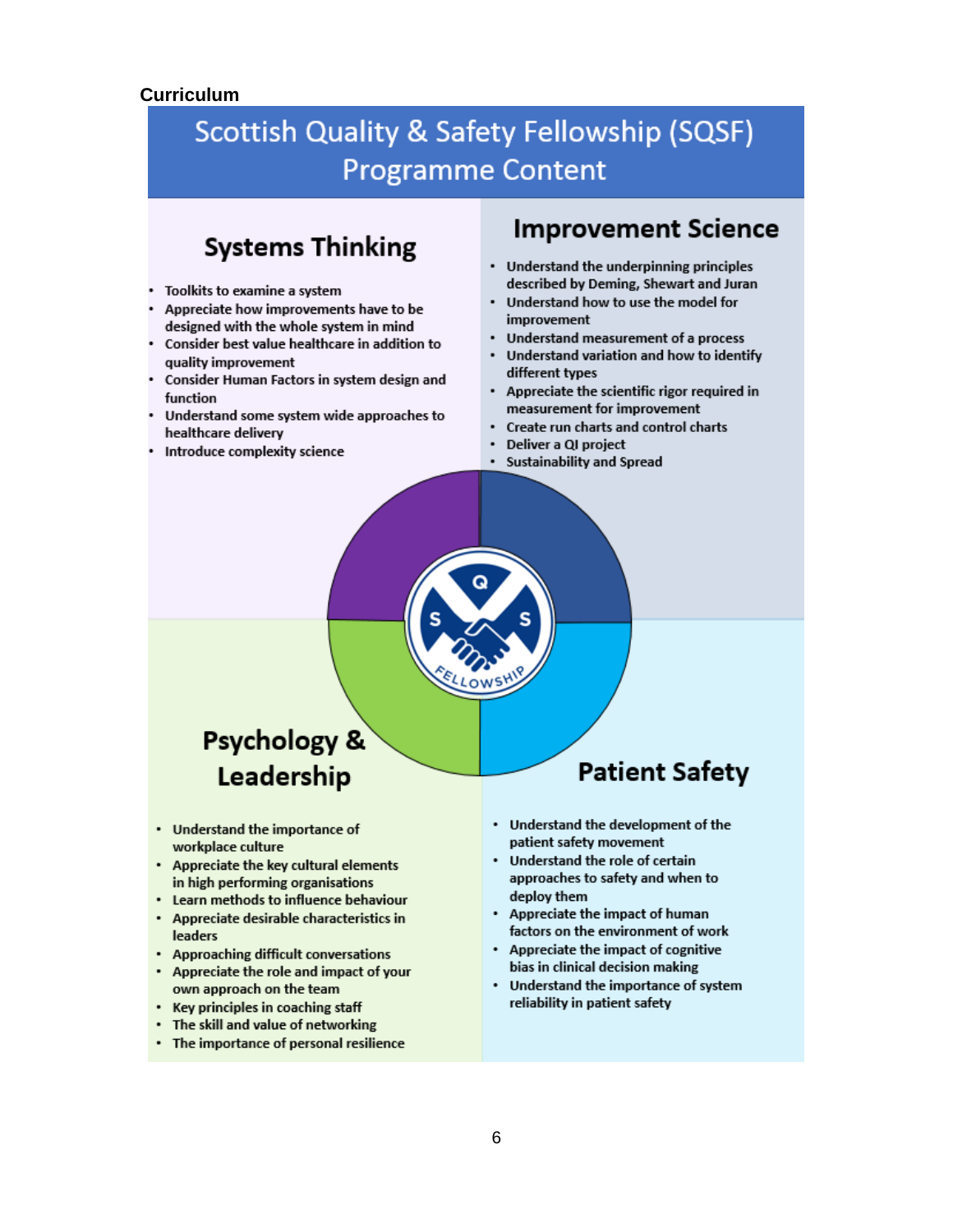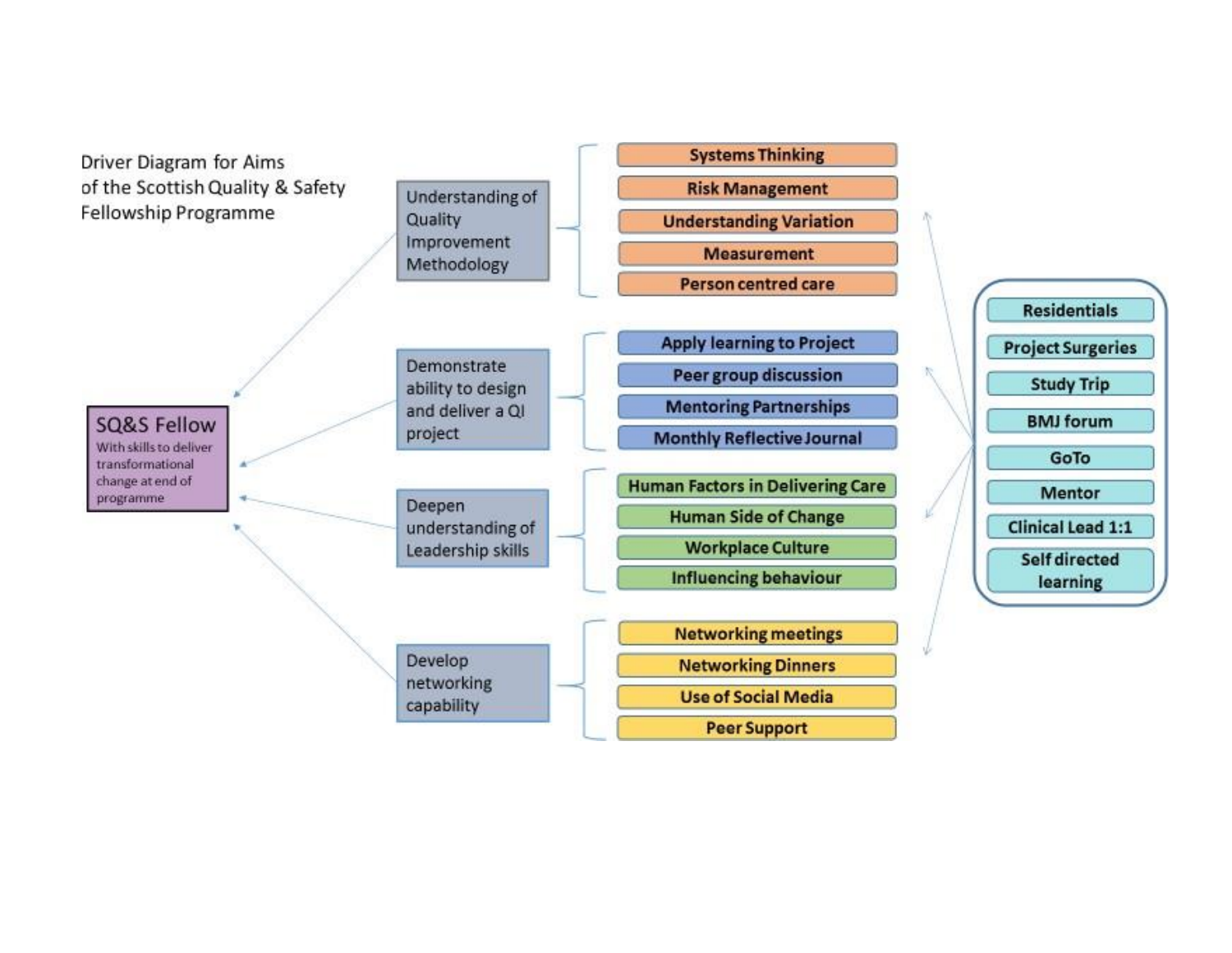## <span id="page-7-0"></span>**3. Provisional Timetable:**

| <b>Date</b>                       |                    | <b>Activity</b>                                                                                           |
|-----------------------------------|--------------------|-----------------------------------------------------------------------------------------------------------|
| 13 October 2022                   | $09:30 -$<br>11:00 | <b>Virtual Module 1 - Introduction</b><br>Remote access                                                   |
| 25-27 October 2022                | 3 Days             | <b>First Residential Workshop</b><br>Clydebank                                                            |
| 3 November 2022                   | $09:30 -$<br>11:00 | Virtual Module 2 - DCAQ Introduction<br>Remote access                                                     |
| 10 November 2022                  | $09:30 -$<br>11:00 | Virtual Module 3 - Qualitative Data<br>Remote access                                                      |
| 29 November $-1$<br>December 2022 | 3 days             | <b>Second Residential Workshop</b><br>Edinburgh                                                           |
| 12 January 2023                   | 2.5<br>Hours       | Virtual Module 4 - Virtual Project Clinic<br>Remote access                                                |
| 19 January 2023                   | 2.5<br>Hours       | Virtual Module 5 - Virtual Project Clinic<br>Remote access                                                |
| 7-9 March 2023                    | 3 days             | <b>Third Residential Workshop</b><br>Dundee                                                               |
| 18-20 April 2023                  | 3 days             | <b>Networking Day and Project Surgeries</b><br>Edinburgh                                                  |
| 27 April 2023                     | 1 day              | <b>Project Surgeries</b><br>Edinburgh                                                                     |
| 4 May 2023                        | $09:30 -$<br>11:00 | Virtual Module 6 - Pre-Forum Preparation<br>Remote access                                                 |
| 15 - 17 May 2023                  | 3 Days             | <b>Group Field Trip</b><br>International Forum on Quality and Safety in<br><b>Healthcare</b><br>Venue TBC |
| 25 May 2023                       | $09:30 -$<br>11:00 | Virtual Module 7 - Post-Forum<br>Remote access                                                            |
| June 2023 -<br>April 2024         |                    | <b>Fellows' Field Trips</b><br>To be arranged by Fellows                                                  |
| 24 August 2023                    |                    | Virtual Module 8 - Planning session for celebration<br>day<br>Remote access                               |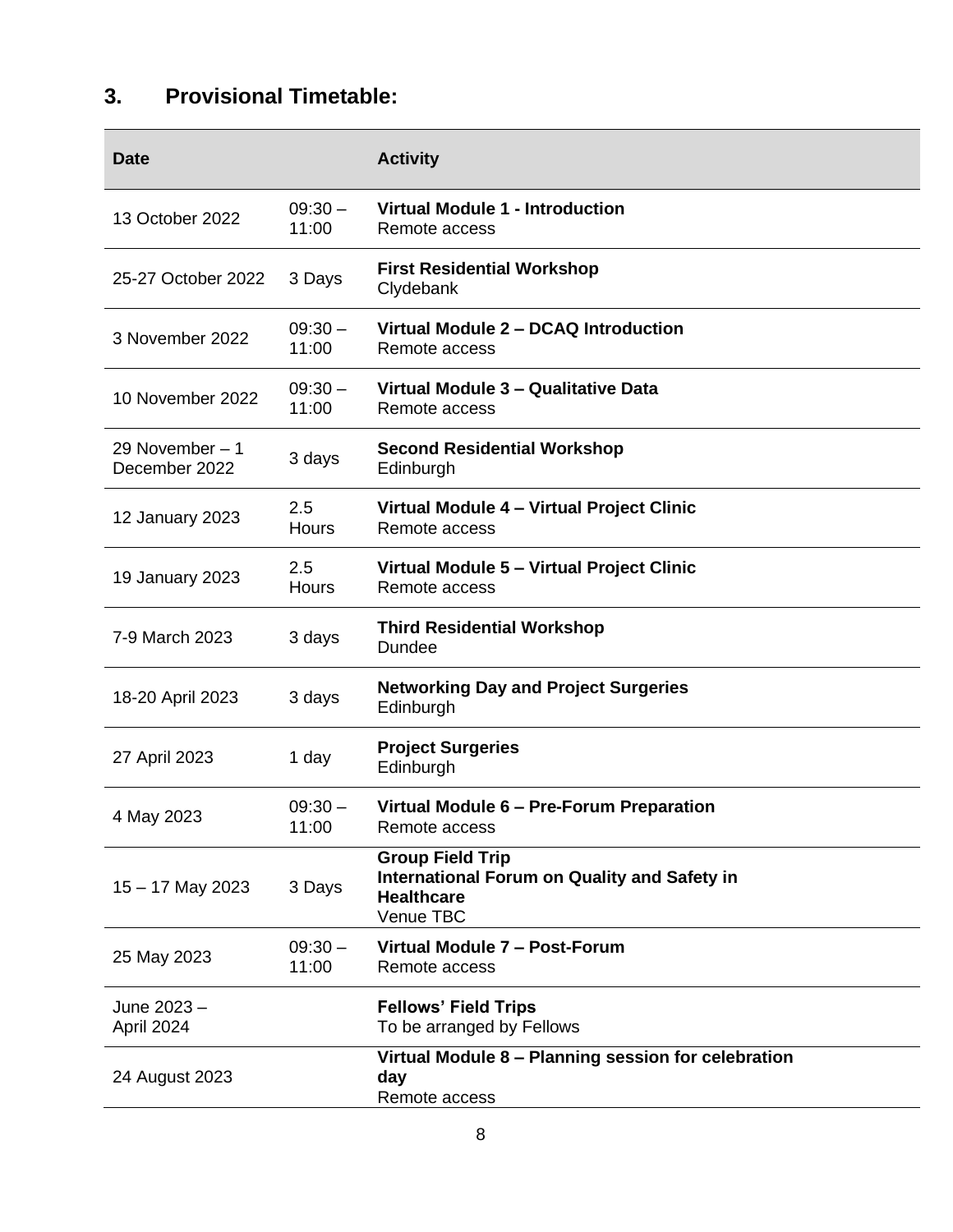| $5 - 7$ September<br>2023 | 3 Day | <b>Fourth Residential Workshop</b><br>Golden Jubilee Conference Hotel, Clydebank |
|---------------------------|-------|----------------------------------------------------------------------------------|
| March 2024 TBC            |       | Virtual Module 9 - Virtual study trips catch up<br>Remote access                 |
| Late March/Apr<br>2024    |       | Virtual Module 10 - Virtual study trip network day<br>planning<br>Remote access  |
| May 2024 TBC              | 1 Day | <b>Fellowship Study Trip Networking Day</b><br>Venue TBC                         |

Fellows must be able to attend all days of all Residential Workshops as well as the Networking Event and complete both the group and individual field trips.

All Fellows must present at one of the Project Surgeries and are strongly advised to attend all Project Surgeries if possible.

All Fellows are expected to attend 80% of remote 1.5-hour sessions throughout the programme as well as other opportunities available as per individual needs.